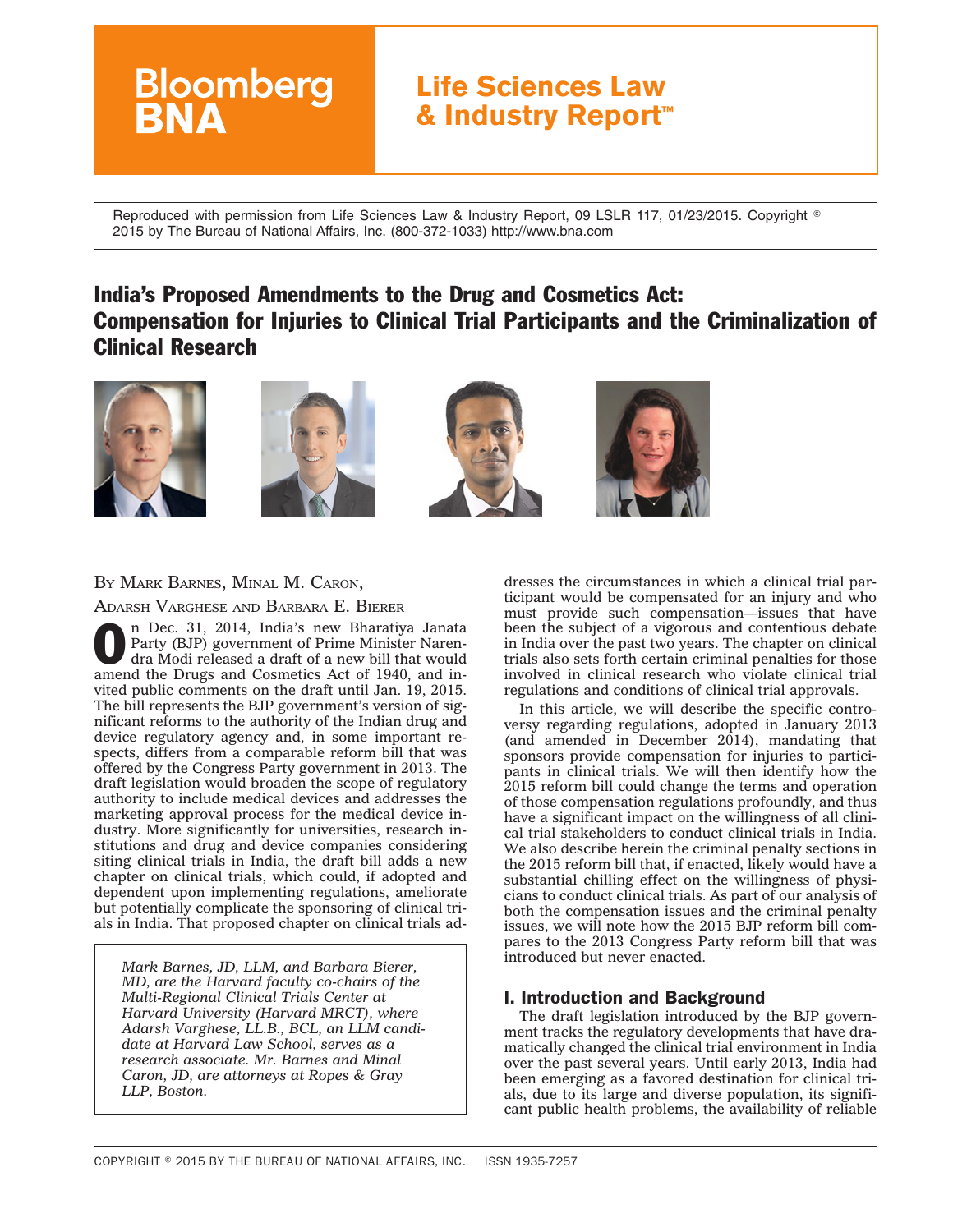clinical practice human resources and sites and the relatively low cost of conducting trials.<sup>1</sup> However, the last few years have seen public perception of clinical trial practice in India shift toward distrust. To a large degree, this has been driven by media reports of allegedly inappropriate clinical trial practices, together with concerns that citizens of India are enrolling in clinical trials without fully informed consent and that once enrolled, they face a serious risk of suffering uncompensated injuries or death caused by trial procedures and test agents.<sup>2</sup>

In early 2011, the standing committee formed by the Indian Parliament to report on the regulatory authority responsible for overseeing clinical trials (Central Drugs Standard Control Organization/Drugs Controller General of India, or CDSCO/DCGI) indicated that the legal heirs of subjects who died while enrolled in a clinical trial were not adequately compensated. Capturing this sentiment, the public interest group Swasthya Adhikar Manch (translated, ''Health Right Forum'') filed a petition before the Supreme Court of India against the Ministry of Health and Family Welfare (Ministry) in December 2012, alleging that the framework for approving and regulating clinical trials in India was wholly inadequate.3 The petition focused on a particular set of clinical trials but also generally alleged that ''at the all India level, more than 150,000 people are involved in at least 1,600 clinical trials and that during 2006-2011 at least 2,163 people have reportedly died in India while, or after, participating in such trials." $4 \text{ In January 2013, as a}$ ruling in that lawsuit, the Supreme Court suspended the power of the India regulatory authorities to approve clinical trials due to what the Court found to be inadequate oversight of such trials. In response to the court ruling, the Ministry of Health and Family Welfare (the parent agency of CDSCO/DCGI) in January 2013 issued new regulations, as described in more detail below, related to oversight of clinical trials and compensation for injuries to trial participants. These regulations provide for a broad and uncertain scope of liability that arguably reaches all the stakeholders involved in the operation of a clinical trial—from the institutions running the trials, to major and minor financial supporters of the trials, to the investigators conducting the trials.

The breadth and uncertainty of the regulations has led to a predictable but dramatic decrease in the number of significant clinical trials of new drugs in India, as sponsors and investigators have decided that the large and uncertain future costs and liabilities associated with conducting future trials are too onerous to bear. Many major pharmaceutical companies, American medical institutions, leading Indian medical institutions, and the National Institutes of Health (NIH) have elected to forgo starting or funding major drug trials in India.5 Accordingly, although the exact numbers are difficult to ascertain, new clinical trial approvals in India have declined precipitously over the last two years.<sup>6</sup> Many academic, government and industry sponsors will not consider placing new clinical trials in India until and unless the uncertainties caused by the January 2013 regulations have been resolved. Importantly, the BJP government's 2015 proposed reform bill addresses these compensation issues, but in ways whose ultimate effects remain unclear.

The 2015 reform bill is in the form of a proposed amendment to the statute itself (*i.e.*, the Drugs and Cosmetics Act, 1940), while the previous Congress Party 2013 reform bill would have introduced changes by way of amendments to the rules issued under the statute (Drugs and Cosmetics Rule, 1945). Amendments to the statute must go through a parliamentary process, while the government in power can amend rules on its own. Therefore, even if the 2015 reform bill is passed in its proposed form by the Indian Parliament, the government would then need to issue relevant rules to define in detail how the statute will be implemented. The BJP government appears to have recognized this and has called for comments on the changes that would need to be made to the current rules, noting that ''amendment to the Drugs and Cosmetics Rules, 1945 *is also required* with proposed amendments in Drug and Cosmetics Act, 1940.''7 While this therefore presents the government with an opportunity to do away with Rule 122-DAB or alter it significantly, the draft legislation does not by its terms solve most of the issues related to uncertainty and vagueness that plague the 2013 compensation regulations. That uncertainty will persist until the accompanying relevant and specific regulations have been issued.

<sup>1</sup> *See* Barbara Bierer & Mark Barnes, *Clinical trials, a lost opportunity for India*, FINANCIAL EXPRESS, Nov. 3, 2014, *available at* http://mrct.globalhealth.harvard.edu/files/mrct/files/ct\_lost\_ opportunity1.pdf; Yogendra K. Gupta et al., *Compensation for Clinical Trial-Related Injury and Death in India: Challenges*

<sup>&</sup>lt;sup>2</sup> See Gupta et al., *supra* note 1, at 1 ("Isolated cases of alleged incorrectly conducted trials not conforming to the principles of ethics, coupled with unbalanced media reporting have generated debate from public to parliament regarding clinical trials in the country''); N. V. Ramamurthy, *Inept media trials of clinical trials*, PERSPECTIVES IN CLINICAL RESEARCH, Apr-Jun 2012; at 47, *available at* http://www.ncbi.nlm.nih.gov/pmc/ articles/PMC3371547 (''Possibly by unintended misrepresentation, or mostly out of ignorance of the nuances involved in the clinical trials process, the media has done more harm than good, and got away with it. On the other side, the industry has been reluctant to engage with the media in a meaningful dia-

log for too long now.''). <sup>3</sup> Writ Petition No. 33 of 2012, *available at* http:// www.unethicalclinicaltrial.org/Awarness\_Material.aspx. <sup>4</sup> *Id.* ¶ 8.

<sup>5</sup> Numbers of new trials approved in India appear to have declined from about 500 in  $2012$  to about 70 in  $2013$ , with 150 anticipated for 2014. Bierer & Barnes, *supra* note 1. Other sources have cited other figures for the decline in the number of recent clinical trial approvals in India, but those estimates also indicate a significant downward trend in the number of new trials. *See* Gupta et al., *supra* note 1, at 2 (noting ''the sharp drop in the number of clinical trials (from 529 in 2010 to 253 in 2012 to 107 in 2013) approved by the Drug Controller

<sup>&</sup>lt;sup>6</sup> See Mark Barnes & Barbara Bierer, *Clinical trial regulation in India: Science or social justice?* EXPRESS PHARMA, Nov. 25, 2014, *available at* http://www.financialexpress.com/article/ pharma/management-pharma/ct-regulation-in-india-science-

or-social-justice/12495/. <sup>7</sup> *See:* http://mohfw.nic.in/index1.php? lang=1&level=1&sublinkid=4929&lid=3034 (emphasis added).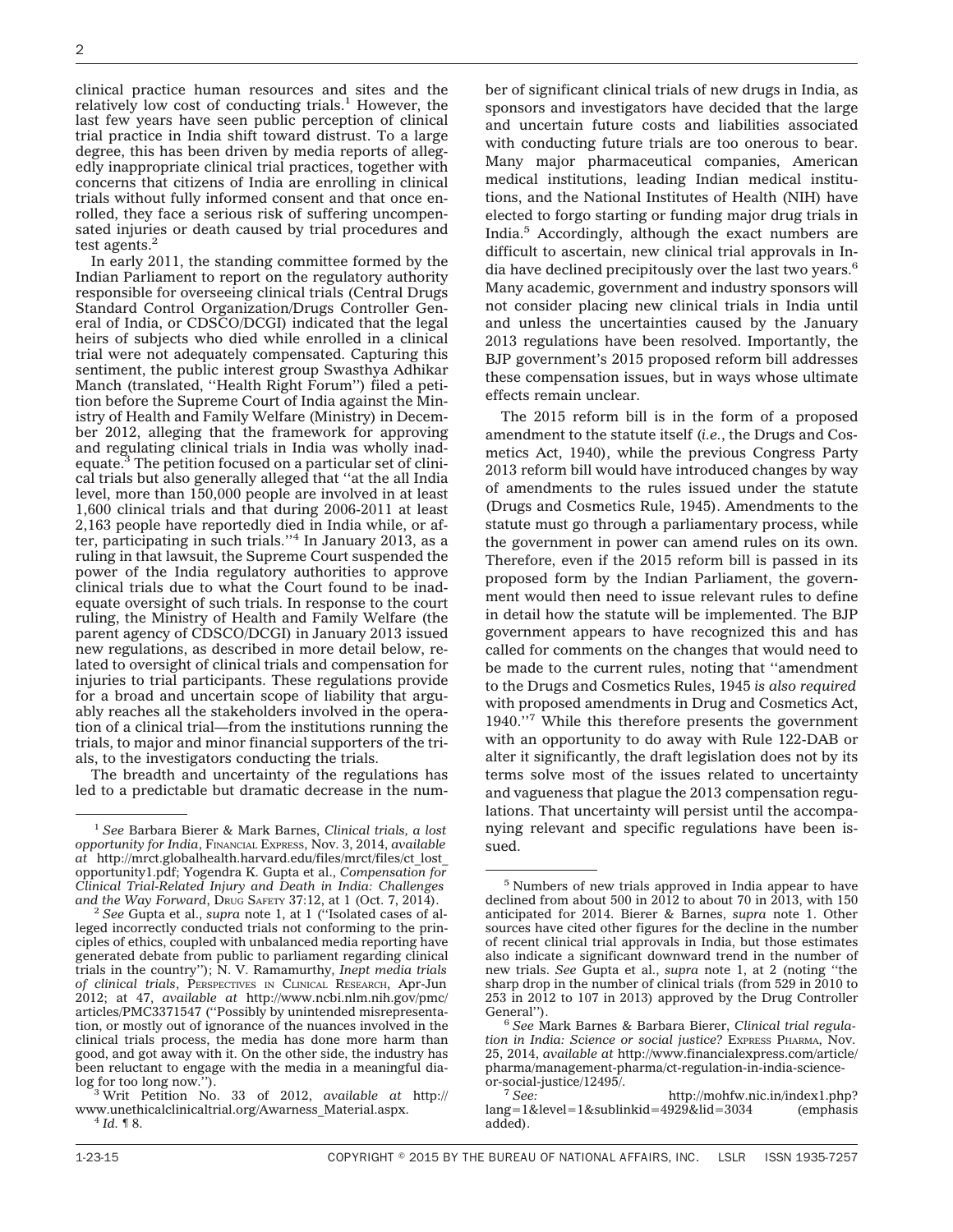## **II. Injury Compensation Provisions**8

## A. 2013 Regulations

On Jan. 30, 2013, the Ministry enacted Rule 122-DAB: ''Compensation in case of injury or death during clinical trial.'' Section 1 provides that ''[i]n the case of an injury occurring to the clinical trial subject, he or she shall be given free medical management as long as required.'' The breadth of this provision is made apparent when comparing Section 1 against Section 2, which states: ''In case the injury . . . is *related to* the clinical trial, such subject shall *also* be entitled for financial compensation . . . over and above any expenses incurred on the medical management of the subject."9,10 Thus, under Rule 122-DAB, a clinical trial participant is entitled to have his or her medical costs covered for any injury received during the clinical trial for ''as long as required,'' regardless of whether the injury is related to the trial, as well as additional ''financial compensation'' if the injury is related to the clinical trial. Such expenses related to medical management and financial compensation must be borne by the ''sponsor'' of the clinical trial, a term that is not adequately defined in the relevant regulations and therefore could potentially reach even funders of a clinical trial, as well as academic institutions that are initiating a trial without external sponsorship.<sup>11</sup> Recently, on Dec. 12, 2014, an amendment to the January 2013 regulations was published that somewhat limits the exposure of the sponsor, specifically stating ''free medical management shall be given as long as required *or till such time it is established that the injury is not related to the clinical trial, whichever is earlier*.''<sup>12</sup> As discussed further below, however, the determination of ''relatedness'' to the clinical trial is poorly defined, making it extremely difficult for any sponsor to prove ''that is injury is not related to the clinical trial. $i^{13}$ 

At first impression, the requirement that compensation be paid to clinical trial participants who suffer injuries ''related to the clinical trial'' sounds like a reasonable, even-handed approach to protect the rights of participants. However, Section 5 of Rule 122-DAB provides an illustrative list of circumstances under which an injury to a clinical trial participant must be considered ''clinical trial related.''14 The list is strikingly broad by any definition, covering any injury that is ''due to'':

- (a) adverse effect of investigational product(s);
- (b) violation of the approved protocol . . . by the Sponsor or his representative or the investigator;
- (c) failure of investigational product to provide intended therapeutic effect where, the standard care, though available, was not provided to the subject as per the clinical trial protocol;
- (d) use of placebo in a placebo-controlled trial where, the standard care, though available, was not provided to the subject as per the clinical trial protocol;
- (e) adverse effects due to concomitant medication excluding standard care, necessitated as part of approved protocol;
- (f) for injury to a child in-utero because of the participation of parent in any clinical trial; [and]
- (g) any clinical trial procedures involved in the study.<sup>15</sup>

As with the other important terms in Rule 122-DAB, there remains significant ambiguity as to what shall be considered an injury due to, for example, the ''use of placebo'' or a ''failure of investigational product to provide intended therapeutic effect." Generally, however, it is apparent that ''clinical trial related injury or death'' under Section 5 of Rule 122-DAB encompasses almost all adverse events that could occur to subjects in clini-

<sup>8</sup> Some of the editorial commentary provided in this and the following section was first made in comments that the authors filed with the Indian government on Jan. 12, 2015. *See* Letter from Barnes et al. to Dr. Shailendra Kumar, Department of Health and Family Welfare, (Jan. 11, 2015) (on file with author), *available at* http://mrct.globalhealth.harvard.edu/file/ 326696. That commentary focused on particular provisions of the 2015 draft legislation that the authors believe should be revised before the bill is introduced to the Indian Parliament. <sup>9</sup> Emphasis added.

<sup>&</sup>lt;sup>10</sup> Section 3 extends the same type of compensation available in Section 2 to ''clinical trial related death'': ''In the case of clinical trial related death of the subject, his/her nominee(s) would be entitled to financial compensation . . . over and above any expenses incurred on the medical management of such

subject.''<br><sup>11</sup> Rule 122-DAB, § (4) (''The expenses on medical management and financial compensation in the case of clinical trial injury or death of the trial subject shall be borne by the sponsor

<sup>&</sup>lt;sup>12</sup> See Drugs and Cosmetics (Sixth Amendment) Rules, 2014, Ministry of Health and Family Welfare (Dec. 12, 2014) (emphasis added), *available at* http://www.mohfw.gov.in/

showfile.php?lid=3043.<br><sup>13</sup> The Dec. 12, 2014, amendment also adds a subsection to Section 2 of Rule 122-DAB: "(2A) [I]n case, there is no permanent injury, the quantum of compensation shall be commensurate with the nature of the non-permanent injury and loss of wages of the subject.'' *See* Drugs and Cosmetics (Sixth Amendment) Rules, 2012, *supra* note 12. This new language

does not, however, reduce the breadth and uncertainty of the

<sup>&</sup>quot; $r$ elated to" provision.<br> $14$  The full introductory statement preceding the list of "reasons'' in Section 5 is as follows: ''Any injury or death of the subject occurring in clinical trial due to following reasons shall be considered as clinical trial related injury or death and the subject or his/her nominee(s), as the case may be, are entitled for financial compensation for such injury or death: . . . .'' Responding to a barrage of criticism since the January 2013 issuance of these compensation regulations, the Ministry on Dec. 12, 2014, published an amended definition of trial-related injury, by which the following words were appended to the criteria in subsections (c) and (d): ''where, the standard care, though available, was not provided to the subject as per the clinical trial protocol.'' *See* Drugs and Cosmetics (Sixth Amendment) Rules, 2014, *supra* note 12. Even these amended definitions, however, have been severely criticized as overly broad. For example, in any clinical trial using an experimental agent, all ''standard care'' will not have been provided to every subject. *See* Letter from Barnes et al. to Hon. Secretary Lov Varma, Department of Health and Family Welfare, (June 18, 2014) (on tile with author) *qualitable at* http:// 2014) (on file with author), *available at* http:// mrct.globalhealth.harvard.edu/files/mrct/files/2014-06-18\_ comments\_from\_harvard\_mrct\_to\_draft\_rules\_to\_amend\_the\_<br>drugs\_and\_cosmetics\_rules.pdf.

drugs and cosmitting rules. of the Dec. 12, 2014, amendment to Section 5 of Rule 122-DAB, as described above, *supra*, at notes 12, 14 and accompanying text.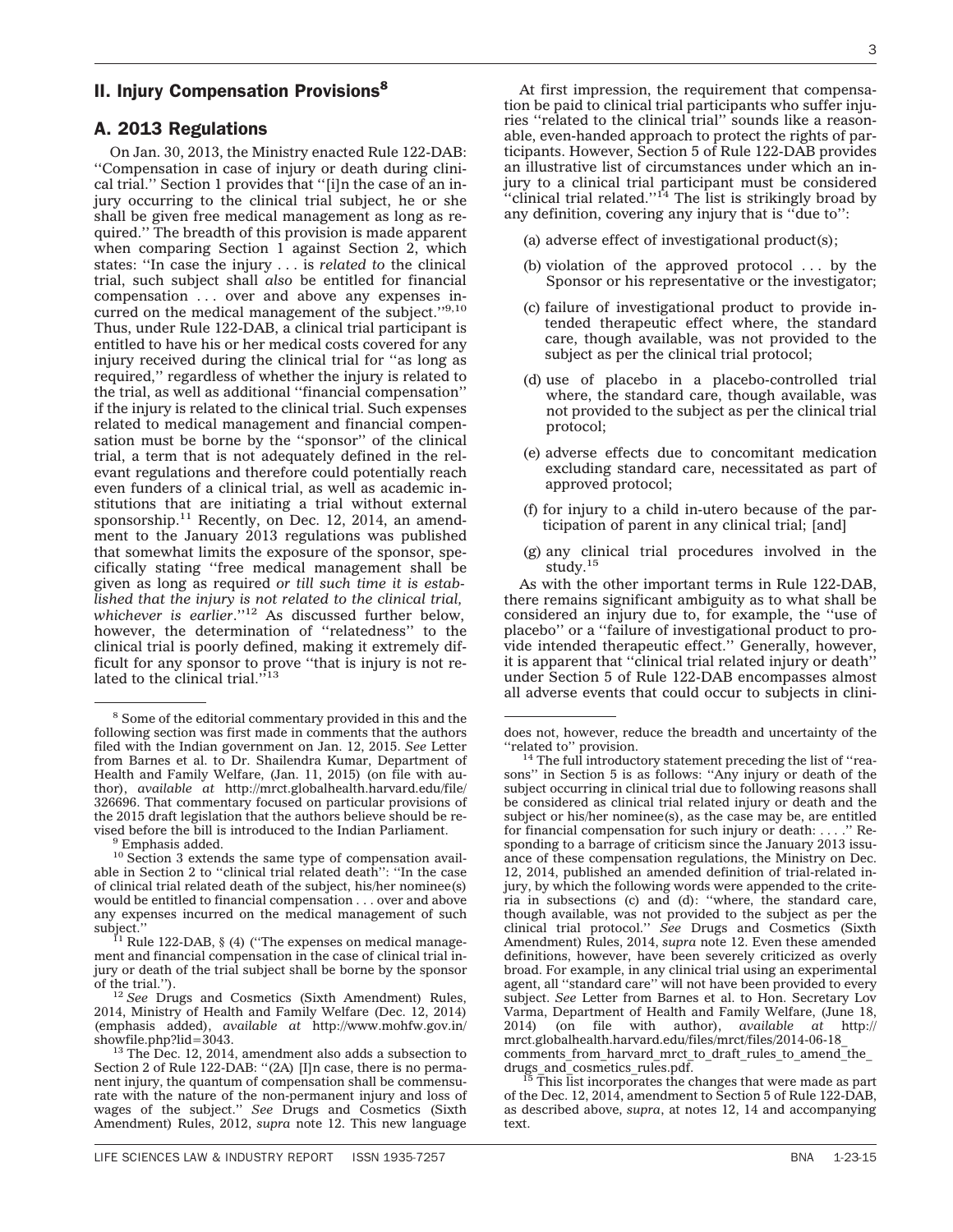cal trials, independent of conventional legal, scientific and clinical understandings of causation.

In February 2013, the Ministry also enacted two related amendments of comparatively lesser importance. Rule 122-DAC sets out the Licensing Authority's ability to ''issue permission for conduct of clinical trial,'' as well as its ability to use sanctions or other measures if the clinical trial sponsor or investigator ''fails to comply'' with the applicable conditions, which include the failure to provide ''complete medical management and compensation in the case of trial related injury or death in accordance with rule 122-DAB."<sup>16</sup> Rule 122-DD sets out rules related to the registration and operation of<br>Ethics Committees, the entities tasked with Ethics Committees, the entities tasked with ''review[ing] and accord[ing] its approval to a clinical trial protocol.''17

## B. 2015 Proposed Reform Bill: Compensation for Clinical Trial Injuries

It remains to be seen whether the 2015 reform bill would change the essence of Rule 122-DAB.18 Instead, the 2015 proposed reform bill appears to build and modify that framework, primarily by requiring that the relevant regulatory authority develop new rules instead of simply rehashing the rules in Rule 122- DAB—prescribing how a clinical trial should be conducted and when an injury is ''due to'' a clinical trial and therefore compensable. The making of prudent new rules to implement the bill, if it is adopted, will therefore be critical, as explained below.

The 2015 bill would add a new chapter to the Drug and Cosmetics Act, 1940—Chapter 1A, entitled ''Clinical Trials.'' Section 4A of that chapter leaves no question that all parties involved in carrying out a clinical trial—regardless of the precise definition of ''sponsor'' or ''investigator''—will be subject to the regulatory authority's ''prescriptions'':

No person, sponsor,<sup>19</sup> clinical research organisation or any other organisation or investigator,<sup>20</sup> shall conduct any clinical trial<sup>21</sup> in respect of a new drug,<sup>22</sup> [or] investigational

 $19$  The bill defines "sponsor" as "includ[ing] a person, a company or an institution responsible for the initiation, financing and management of a clinical trial." § 3(zc).<br><sup>20</sup> The bill defines "investigator" as "a person permitted to

conduct clinical trial by the Central Licensing Authority under section  $4A$ ." § 3(s).

 $21$  The bill defines "clinical trial," with respect to drugs, as ''any systematic study of new drug or investigational new drug . . . in human participants to generate data for discovering or verifying its clinical, pharmacological . . . or adverse effects new drug<sup>23</sup> . . . in human participants except under, and in accordance with, the permission granted by the Central Licensing Authority *in such form and manner as may be prescribed*. 24

The ''as may be prescribed'' authority plays an important role in interpreting the remaining sections of Chapter 1A, because these sections refer to ''permitted'' entities and conduct under the Section 4A rulemaking authority.25

Chapter 1A addresses compensation for ''injury or death of a person in the course of a clinical trial''26 as well as the criminal penalties that may apply for certain violations of clinical trial regulations.<sup>27</sup> A common theme throughout these sections is that the legislation delegates most of the important issues to ''be prescribed'' by the proper regulatory authority, in particular the power to define "injury  $\dots$  in the course of a clinical trial'' and the power to determine the compensation provisions for such injuries. Section 4B, ''Determination regarding injury or death,'' states that ''[w]hether the injury or death of a person in the course of clinical trial, *has been caused due to such clinical trial or not*, shall be determined by such authority and in such manner as may be prescribed."<sup>28</sup> The next section delegates the decisions about responsibility for how injured participants will be compensated in the same fashion: ''Where a participant is injured or disabled in a clinical trial, the person or body permitted under section 4A and the sponsor shall provide such medical treatment and compensation in such manner as may be provided.''29 The provision for participants who have died is essentially the same: ''Where death of a participant is caused due to clinical trial, the person or a body permitted under section 4A and the sponsor shall provide to his legal heir, such compensation, in such manner as may be prescribed.''<sup>30</sup> Typically in Indian law and practice, the use of ''as may be pre-

 $23$  The bill defines "investigational new drug" as a "new chemical entity or substance which is under investigation in a clinical trial regarding its safety and efficacy."  $\S 3(q)$ .

<sup>26</sup> *See* Chapter 1A, §§ 4B, 4C. <sup>27</sup> *See* id. §§ 4K, 4-O. <sup>28</sup> Emphasis added. <sup>29</sup> *Id.* § 4C(1) <sup>30</sup> The causation language in the two subsections is different—''participant is injured or disabled *in* a clinical trial'' in § 4C(1), as compared to ''death of a participant is caused *due to* clinical trial'' in § 4C(2). We discuss this difference in the following section, but we ultimately assume that this is simply a drafting mistake and that both provisions are referring to situations in which the injury/death was ''caused by''

<sup>&</sup>lt;sup>16</sup> *See* Rule 122-DAC, §§ (1)(f), (3). <sup>17</sup> *See* Rule 122-DD, § (1). <sup>18</sup> After the 2013 amendments were issued, draft legislation was introduced (later in 2013) and draft rules were published (in April 2014) that would have amended Rule 122-DAB. We discuss the 2013 draft legislation below. For commentary on the April 2014 draft rules, see Letter from Barnes et al. to Hon. Secretary Lov Varma, *supra* note 13 (''Draft Rules to Amend the Drugs and Cosmetics Rules (1945): Comments and Recommendations of the Multi-Regional Clinical Trials Center at Harvard University (6-18-15)''). Although those proposed amendments to the compensation rules were somehow intended to reduce the breadth and reach of the January 2013 regulations, they are replete with their own ambiguities, and would continue to require compensation for almost all injuries that occur to participants in trials, regardless of any direct causal link between the injury and the experimental agent or method used

with the objective of determining safety, efficacy, or tolerance of the drug."  $\S 3(g)(i)$ . Device trials therefore appear to be excluded from these proposed provisions. Whether the exclusion of device trials was intentional or a drafting error will be clari-

 $22$  The bill defines "new drug" as "a drug . . . which has not been used in the country to any significant extent under the specified conditions''; ''a drug approved by the Central Licensing Authority for certain claims, which is proposed to be marketed with modified or new claims''; a ''fixed dose combination of two or more drugs''; or vaccines and other products "intended to be used as drugs."  $\S 3(x)$ .

<sup>&</sup>lt;sup>24</sup> Emphasis added.<br><sup>25</sup> *See, e.g.*, § 4(C)(1) ("the person or a body permitted under section 4A and the sponsor shall provide . . .''); 4-O (''Whoever . . . conducts clinical trials . . . in contravention of the conditions of permission issued under section 4A and rules made thereunder").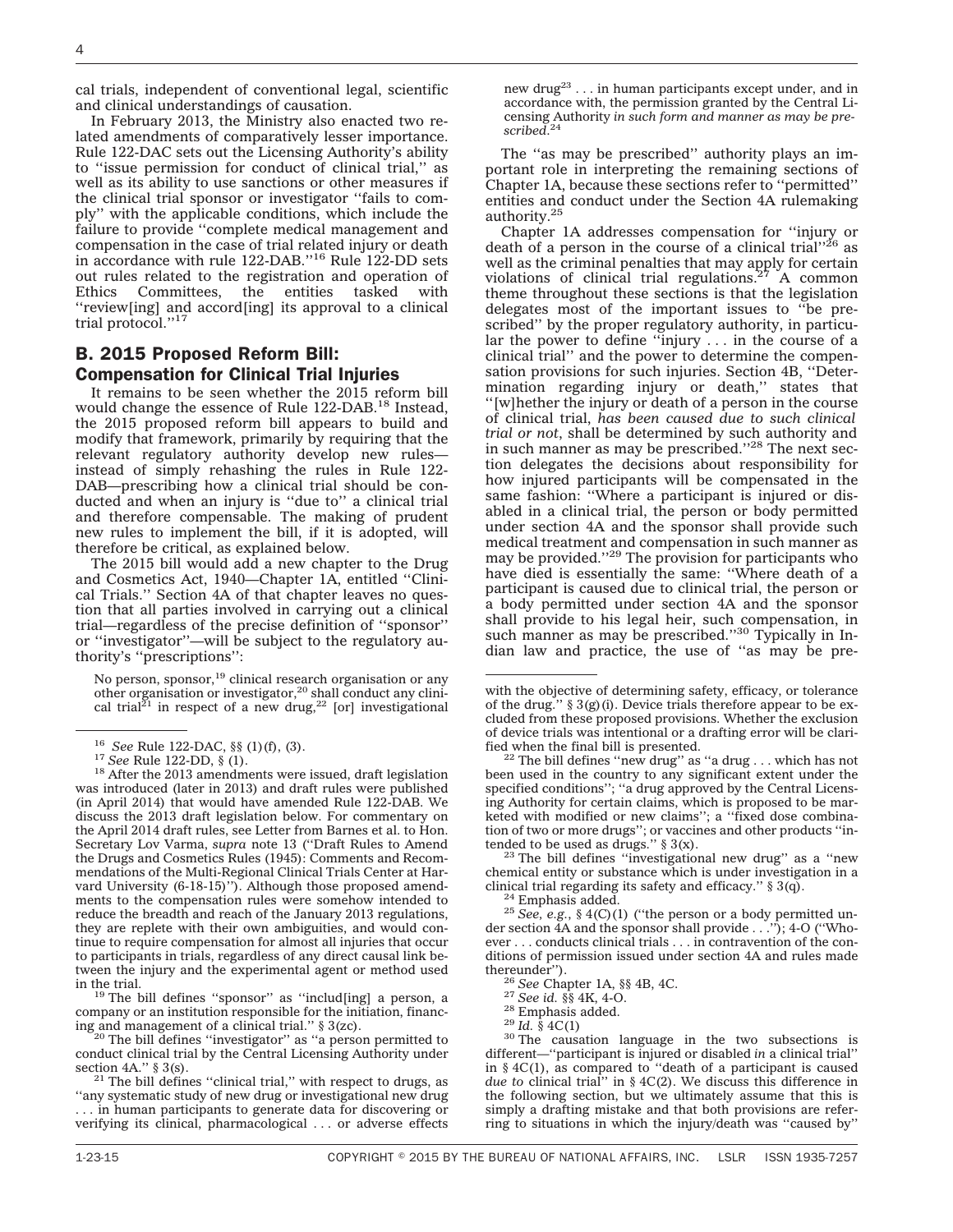scribed'' in a statute signals that the relevant provisions would be ''prescribed'' in the rules that are issued pursuant to the statute (here, the Drugs and Cosmetics Rules, 1945). Therefore, if the 2015 reform bill is adopted, it is obviously important to see how the implementing rules will be amended, including Rule 122- DAB. The BJP government has not yet produced a draft of the proposed amended implementing rules but at this point has simply invited comments on what changes need to be made to the existing rules.

## C. Analysis<sup>31</sup>

As noted above, the ''injury . . . related to the clinical trial'' language in Rule 122-DAB sweeps in almost all injuries that could conceivably occur to a clinical trial participant during his or her participation, regardless of whether such injuries stem from that participation. The current draft bill is actually more problematic than Rule 122-DAB with respect to compensation, because the proposed bill only sets out that causation ''shall be determined by such authority and in such manner as may be prescribed."<sup>32</sup> Such language sheds no light on how causation will be defined, determined and enforced. The draft bill provides no hint of a definition or standard for causation, nor is it even clear which regulatory ''authority'' in Section 4B is being referred to as the entity that will be tasked with prescribing regulations. Indeed, by issuing only proposed amendments to the statute without issuing corresponding draft rules as well, the BJP government has only added to an already confused situation. Further confusing is that Chapter 1A

With respect to the determination regarding injury or death section, Section 4Q of the 2013 reform bill contains identical causation language to Section 4B of the 2015 bill, instructing the proper authority to determine whether the injury or death was ''caused *due* to the clinical trial.'' Finally, the 2013 draft uses more precise language and a narrower class of liable persons in its ''Medical treatment and compensation for injury due to clinical trial section.'' This section applies when a person is ''injured *as a result of his participation* in a clinical trial,'' as opposed to ''injured or disabled *in* a clinical trial'' in the 2015 version. Further, the 2013 draft notes compensation ''shall be provided by the person conducting the clinical trial,'' instead of ''the person or body permitted under section 4A and the sponsor'' in the 2015 version, mirroring the difference between Section 4P of the 2013 draft and Section 4A of the 2015 draft that is noted above. *Compare* Chapter 1B, § 4R(1) of the 2013 bill, *with* Chapter 1A, § 4(C)(1) of the 2015 bill. <sup>32</sup> § 4B.

uses three different phrasings with respect to causation—''injury or death of a person *in the course of* a clinical trial'' (Section 4B), ''injured or disabled *in* a clinical trial'' (Section 4C(1)) and ''death . . . *caused due to* clinical trial" (Section  $4C(2)$ ),<sup>33</sup> all of which are different from the ''related to'' language in the existing Rule 122-DAB. Although all three iterations in the 2015 draft bill express the same ''injury related to'' concept,<sup>34</sup> the differences are illustrative of just how much uncertainty exists surrounding how the government will handle causation, if and when new or revised compensation regulations are issued pursuant to the 2015 bill.

The open-ended provisions of Chapter 1A in the draft bill alternately, however, can be viewed as a potential fresh slate. The draft bill improves upon Rule 122-DAB by avoiding any provision analogous to  $\S 2(i)(1)$ , which essentially requires a sponsor or other party to pay for medical costs of any injury that a clinical trial participant suffers regardless of any ''relation'' to the trial. Regarding ''related to'' causation, whereas Rule 122-DAB,  $\bar{\S}$  (2)(i)(5), is unmistakable in its breadth, enactment of the 2015 draft bill as written would provide the regulatory agency responsible for implementing its openended ''in such manner as may be prescribed'' authority in a way that could address the concerns of the legal, scientific and research communities regarding causation.

The Indian government is well aware of these concerns, as nonpartisan groups including the Indian Society for Clinical Research and the Multi-Regional Clinical Trials Center at Harvard University (Harvard MRCT) have advocated for objective definitions related to injury compensation that are clearly understandable to all stakeholders in the clinical research process and for causality determinations that are legally and scientifically sound. Harvard MRCT has proposed, for example, that the government could effect such principles by appointing Expert Committees that make expedited causality assessments and undertake such assessments according to scientific principles (as opposed to the broad laundry list of ''causes'' in Rule 122-DAB  $§$  2(i)(5)).<sup>35</sup> Such an expedited assessment would ensure that a research participant injured ''due to'' the trial receives immediate medical care and compensation, while at the same time ensuring that sponsors and those conducting the trial would not be liable for injuries not caused by the trial itself.

Although reasons for optimism exist, there are even stronger reasons to remain cautious in projecting the direction in which the Indian regulatory authorities may proceed. First, the recent past—with its enactment of Rule 122-DAB and the problematic amendments adopted in December 2014, which provide only marginal improvements to those regulations $36$ —does not provide

the clinical trial (in large part, because the Section 4C is titled ''Medical treatment and compensation for injury or death *due to* clinical trial.'').

<sup>&</sup>lt;sup>31</sup> Here, we are comparing Rule 122-DAB with the 2015 draft legislation. However, there were similar provisions in the 2013 Congress Party draft legislation that was never adopted. *See* The Drug and Cosmetics (Amendment) Bill, 2013, Chapter 1B. The provisions in the 2013 draft legislation regarding injury compensation are nearly identical to those in the 2015 reform bill. Chapter 1B of the 2013 bill, Section 4P, sets out that ''No *person* shall initiate or conduct any clinical trial . . . except under, and in accordance with, the permission granted ... The emphasis highlights the only meaningful difference between the 2013 and 2015 drafts; the scope of persons who are subject to the ''permission'' of the regulatory authority has increased in breadth, from ''no person'' in 2013 to ''no person, sponsor, clinical research organisation or any other organisation or investigator'' in 2015. Thus, more clinical trial stakeholders are expressly subject to the government's rulemaking authority under the 2015 proposed reform bill.

 $33$  Emphasis added.<br> $34$  If our interpretation is correct—that there are no actual differences in meaning between the three different versions the alignment of these terms could very likely be revised once the government has reviewed the public commentary on the

draft. <sup>35</sup> *See supra* note 8. <sup>36</sup> These very modest ''improvements'' to Rule 122-DAB are the addition of language to limit the exposure of the sponsor for medical management costs unrelated to the clinical trial in Section 1, to differentiate between permanent and ''nonpermanent'' injuries and the corresponding ''quantum of com-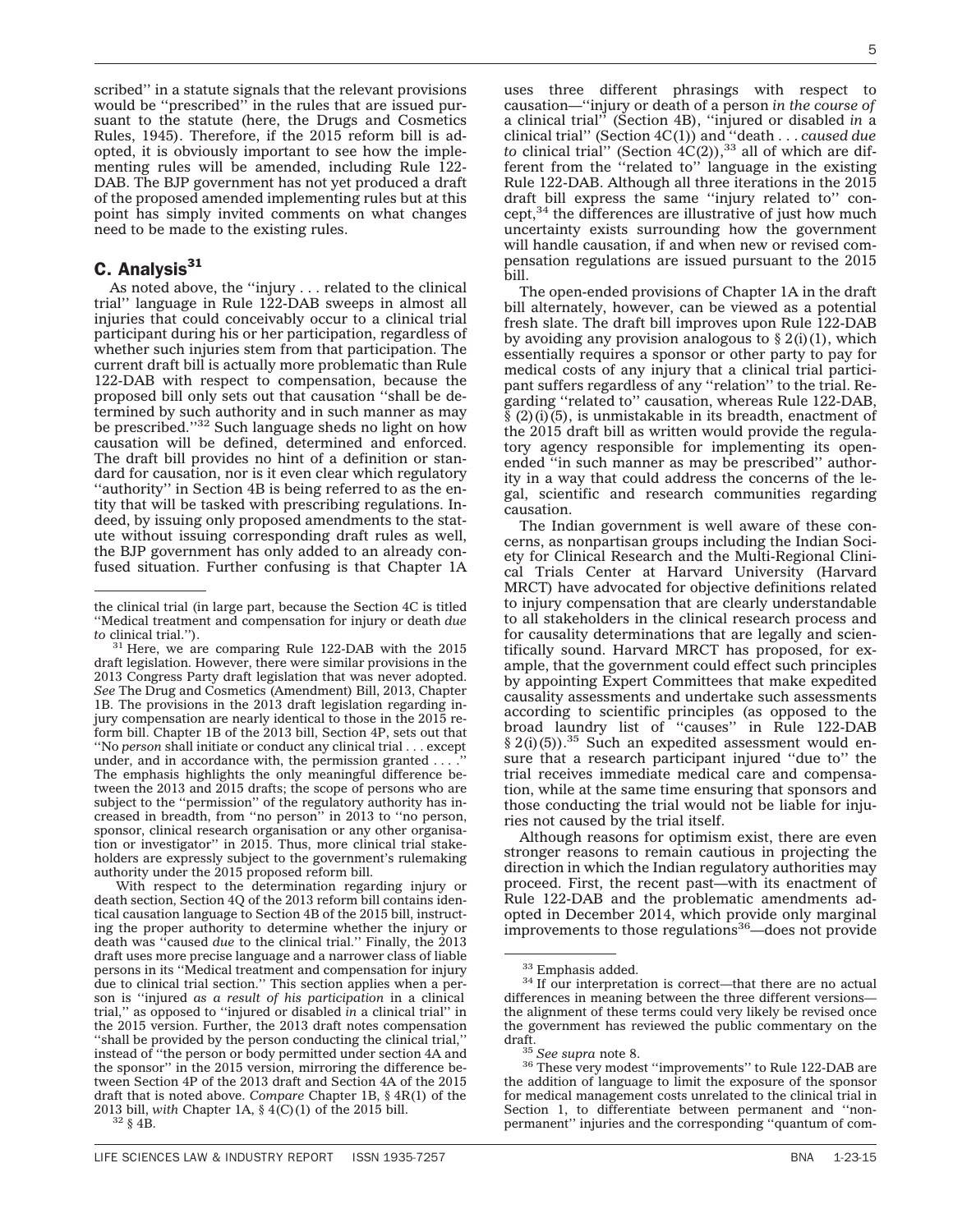any comfort that causation will be handled appropriately in a second iteration pursuant to this 2015 reform bill. Additionally, in July 2013 the expert committee commissioned by Indian regulatory authorities and chaired by the eminent Dr. Ranjit Roy Chaudhury released a report providing recommendations for improving clinical trials in India. In its report, one of the committee's recommendations was the following: ''In *totally proven unrelated cases*, e.g. building collapse, drowning, road accident, etc. . . . compensation may not be payable. In all other cases of death or injury/ disability, compensation should be paid to the participant or his legal heirs."<sup>37</sup> While the committee's exclusion of obviously unrelated causes was welcome, its recommendation nevertheless continued to assume an overly broad definition of causation of injury. Traditional legal concepts require proof to demonstrate that any particular potential cause—in this case, clinical trial participation—actually causes an injury, in large part because it is often not possible to ''prove'' that one thing is ''not related to'' another—a general principle that holds particularly true with respect to the practice of medicine. Further, a ''totally unproven cases'' standard poses an adverse selection problem: it would incentivize persons with serious preexisting medical conditions to enroll in clinical trials in order to capitalize on the reasonable probability of receiving free care (unrelated to the clinical trial) for their unrelated illness, a further cost that would add to the burden that is discouraging organizations and industry from conducting clinical trials in India.

It would be more straightforward, logical and fair if the current Rule 122-DAB or the reissuance of that Rule pursuant to the 2015 draft bill were to require an affirmative demonstration of causation. Such proof need not be onerous, and any concern about placing an unduly heavy burden of proof on the side of the injured participant could be addressed through the government's proper use of its wide ''prescriptive'' mandate in the draft bill to select competent and unbiased judges of causation. Suitable and impartial judges could be trained in the scientific principles of causation, enforcing the rights of participants who often will have less access to legal resources than other clinical trial stakeholders, while also providing certainty to the other stakeholders that the expenses of conducting such trials will not include a risk of paying for every conceivable medical issue that could arise for any participant, regardless of causation.

Another question under the 2015 draft bill is which persons and organizations would be exposed to potential liability under revised injury compensation provisions. Section 4A sets out that ''[n]o *person, sponsor, clinical research organisation or any other organisation or investigator* . . . shall conduct any clinical trial'' except in accordance with the permission granted and rules prescribed under Chapter 1A. Section 4C, ''Medical treatment and compensation for injury or death due to trial,'' instructs that where there is a predicate injury,

''the *person or body permitted under section 4A and the sponsor* shall provide such medical treatment and compensation in such manner as may be prescribed.''38 The breadth of actors listed in Section 4A would mean that essentially any person who contributes any funding or support or plays any role in a clinical trial could be regulated and held accountable under Section 4A and therefore subject to the risk of liability under Section 4C. This would broaden potential liability from ''sponsors'' alone, to include research institutions and researchers themselves. Further, the language also suggests that the ''sponsor'' *will* be liable, a term which also is defined broadly: ''a person, a company or an institution responsible for the initiation, financing and management of a clinical trial."<sup>39</sup> As with the causation provisions, however, the ''shall provide . . . compensation as may be prescribed'' language in Section 4C gives the regulatory authority wide discretion to implement responsible rules regarding liability.

Optimally, the responsibility for providing medical care and compensation to participants who are injured as a direct result of their enrollment and participation in a clinical trial should be determined according to the actual culpability of the various parties. Therefore, for example, a sponsor should be responsible for the cost of care if the injury has been caused directly by the study drug, but the investigator or clinical site would be responsible if the injury stemmed from negligent and inappropriate administration of the drug contrary to the approved research protocol. Legal and financial responsibility should, in short, follow culpable behavior, and Section 4C provides the flexibility for Indian authorities to institute such a regime – assuming that any implementing rules would embrace not only an appropriate definition of causation, but also an assignation of liability to the person or entity whose action actually was the cause of the injury, as opposed to invariably assigning liability to the ''sponsor,'' as is now the case under Rule 122-DAB. Otherwise, the uncertainty regarding liability for compensation and the consequent disincentive to conduct clinical research will only be exacerbated.

### III. Criminal Penalty Provisions

## A. 2015 Proposed Reform Bill and Comparison to 2013 Proposed Reform Bill

The 2015 BJP reform bill, like the previous Congress Party 2013 reform bill, contains significant criminal penalties for those who conduct trials without proper authorization to do so, or who conduct trials in violation of clinical trial regulations. The criminal penalty provisions of the 2015 reform bill contain the same deference to regulations for clinical trial conduct that would be ''prescribed under Section 4A.''

For example, Rule 4K, ''Penalty for conducting clinical trial . . . without permission,'' states that: ''Whoever himself, or by any other person on his behalf, conducts clinical trial of . . . any new drug . . . in contravention of section 4A and the rules made thereunder, shall be punishable with imprisonment which may extend to three years or fine which may extend to five lakh rupees or both.''

pensation'' in Section 2A and the slight qualifications to the illustrative list of ''clinical trial related'' injuries in Section 5. *See*

<sup>&</sup>lt;sup>37</sup> Report of the Prof. Ranjit Roy Chaudhury Expert Com*mittee to Formulate Policy and Guidelines for Approval of New Drugs, Clinical Trials and Banning of Drugs* at 81 (July 2013), *available at* http://www.indiaenvironmentportal.org.in/ files/file/clinical%20trials1.pdf.

 $^{38}$  Emphasis added in both sentences.  $^{39}$  § 3(zc).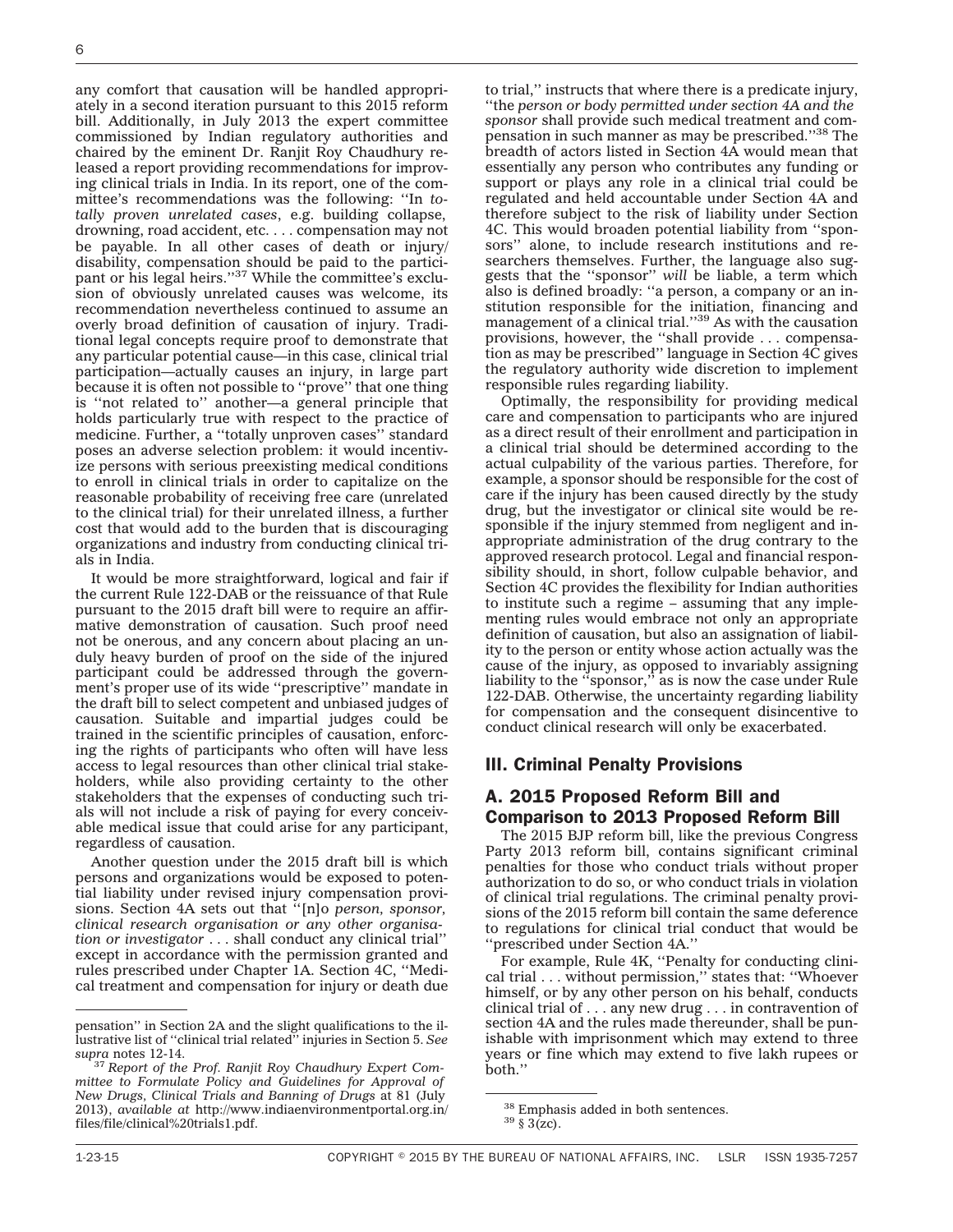Rule 4-O, ''Penalty for violation of conditions of permission," sets forth that "[w]hoever, himself or by any other person on his behalf, conducts clinical trials with any new drug . . . in contravention of the conditions of permission issued under section 4A and rules made thereunder'' shall be punishable; violators ''shall be punishable'' with imprisonment which may extend to one year and/or a fine which may extend to three lakh rupees if the violation ''causes adverse affects on the body of participants,'' or with only a fine if the violation "does not cause any adverse affect."40

These criminal penalty provisions in the 2015 reform bill improve upon the  $2013$  bill's provision,<sup>41</sup> to some extent, by lowering the criminal penalties. The class of persons is described identically in both draft bills,  $42$  as is the type of ''violation'' that triggers criminal liability.<sup>43</sup> The criminal penalties, however, are substantially greater in the 2013 draft, and contain mandatory minimums, which are not part of the  $2015$  draft.<sup>44</sup> Further, the 2013 bill provides for substantially increased penalties if a violation of Section 4ZA or 4ZE ''caused grievous hurt to or death or hurt of any trial participant,'' a mechanism that is wholly absent in the 2015 bill.<sup>45</sup> In fact, Section 4-O of the 2015 bill differentiates between violations that cause adverse effects and those that do not, and this differentiation serves to *decrease* the possible penalty if the violation has caused no adverse effect, by eliminating imprisonment as a possible sentence.

#### B. Analysis

In contrast to the uncertain, open-ended provisions regarding compensation in the 2015 draft bill that leave much to be determined through implementing regulations, the criminalization provisions of Chapter 1A are very specific in one particular respect: the maximum penalties that apply (to violations of the yet-to-bepromulgated rules) under Chapter 1A are firmly laid out. The problem with these sections, including the significant chilling effect on clinical trials that likely would follow, is the uncertainty surrounding which persons and entities may be subject to such multiple-year prison sentences.

Under Section 4-O, there is an utter lack of differentiation among levels of culpability: ''Whoever himself,

or by any other person on his behalf, *conducts clinical trials . . . in contravention of* section 4A and the rules made thereunder . . . shall be punishable with imprisonment for a term which may exceed one year.''46 In other words, the criminal penalty for violating ''conditions of permission'' does not distinguish intentional violations of conditions made in bad faith from less culpable violations, such as inadvertent mistakes, genuine misinterpretations, good faith deviations from narrow protocols and other mistakes that may occur in the normal course of conducting clinical trials and practicing medicine. This is extremely troubling. Such language, criminalizing the conduct of clinical trial investigators, does not comprehend that the conditions, requirements and conduct of clinical trials are enormously complex, and that strict adherence to all conditions of a protocol is almost never possible, given the vicissitudes of the lives and conditions of participants; the unpredictable nature of actual health care delivery; and the fact that clinical treatment of patients enrolled in trials remains one of a physician/investigator's art and skill. For example, an investigator may vary from conditions of an approved protocol in order to accommodate the health circumstances of a participant who has a previously undiscovered transient health condition unrelated to the clinical trial and, based upon the discovery of that condition, the investigator deems it best for the patient to defer or avoid altogether a clinical procedure required by the protocol. Conducting a clinical trial is not, as these criminalization proposals seem to assume, mere rigid adherence to rules, regardless of circumstance. At most, good faith mistakes in understanding a protocol, in the normal course of providing treatment to patients, should result in additional training and education, not prison.

Section 4K creates criminal liability for ''whoever himself, or by any other person on his behalf, conducts" a clinical trial "without permission."<sup>47</sup> Section 4K therefore appears to be referring to the situation in which an individual physician-investigator conducts a clinical trial without having obtained adequate approval. Although less troubling than the specter of liability in Section 4-O, there are situations in which the need for approval of a clinical study may be less than clear (*e.g.*, a clinical study examining the effects of decreasing the number of cycles of approved chemotherapeutic regimens from six to four, a study of the effect of common off-label uses of an approved drug) and in which there has been a true misunderstanding by the physician-investigator as to the regulatory approval that should have been obtained. It would be unfair to apply criminal penalties strictly in such cases, but this ambiguity is not contemplated by the current proposed language of Section 4K.

<sup>&</sup>lt;sup>40</sup> §§ 4-O(a)-(b).<br><sup>41</sup> Sections 4ZA and 4ZE of the 2013 draft resemble Sec-

tions 4K and 4-O of the 2015 draft, respectively.<br><sup>42</sup> "Whoever, himself or by any persons on his behalf . . . ."<br><sup>43</sup> E.g., "in contravention of conditions of permission issued under section [4P/4A] and the rules made thereunder'' in Sections 4ZE and 4-O.

<sup>&</sup>lt;sup>44</sup> Violations of Section 4ZA are subject to a term of imprisonment that would ''not be less than three years [and] may extend to five years and with fine which may extend to ten lakh rupees,'' as compared to Section 4K of the 2015 draft which sets out a *maximum* sentence of five years and ten lakh rupees. Similarly, Section 4ZE sets out higher penalties than Section 4-O of the 2015 draft: a minimum term of imprisonment of two years and a minimum fine of five lakh rupees, compared to a maximum sentence and fine of one year and three lakh ru-

 $45$  These 2013 "grievous hurt or death" enhancements are substantial: a *minimum* term of imprisonment of five years, a ten-year maximum term, and a minimum fine of twenty lakh rupees under Section 4ZA, and a three-year minimum term, seven-year maximum term, and ten lakh rupee minimum fine under Section 4ZE.

<sup>&</sup>lt;sup>46</sup> § 4-O(a) (emphasis added). Subsection (a) deals with violations "which cause[] adverse effects."

 $47$  The actual text of Section 4K sets penalties for "whoever himself, or by any other person on his behalf, conducts clinical trial . . . in contravention of section 4A and *the rules made thereunder*.'' However, Section 4-O deals with violations of ''rules'' under section 4A. Given that the title of 4K reads ''Penalty for conducting clinical trial . . . without permission,'' the intent appears to be that Section 4K is to apply *only* in cases where a clinical trial is conducted without obtaining permission to conduct that trial. We assume that this section deals only with the ''without permission'' context and do not discuss this issue further.